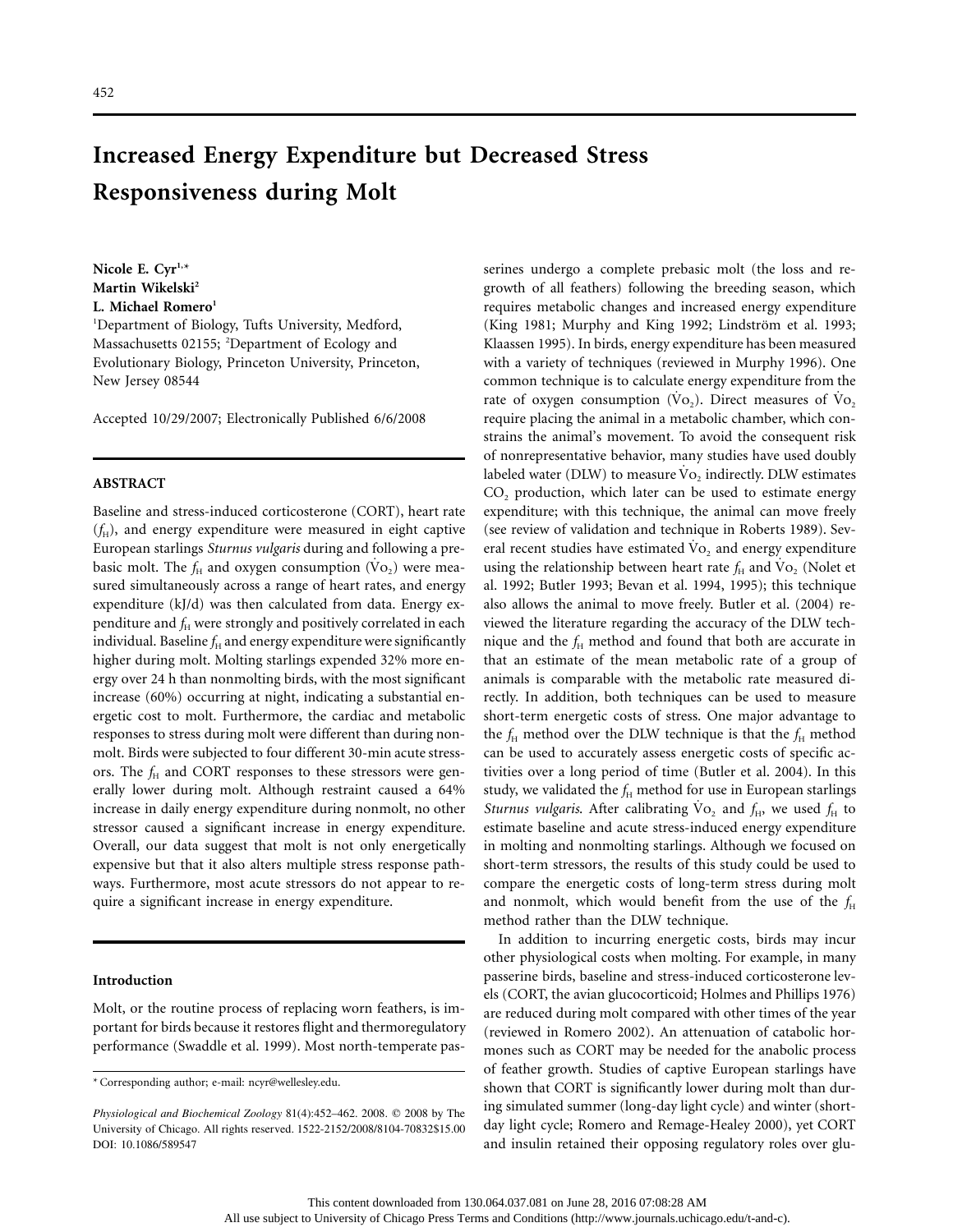cose (Remage-Healey and Romero 2000). Even though the baseline metabolic actions of CORT remain consistent during molt, CORT's actions during stress may be altered. The attenuated baseline and stress-induced CORT levels during molt may be an adaptation to avoid potential deleterious effects of CORT on feather growth since CORT is known to inhibit protein synthesis and stimulate proteolysis (Sapolsky et al. 2000).

Although it is tempting to conclude from the attenuated CORT release that the entire stress response is downregulated during molt, corticosterone release is only one pathway initiated during stress. CORT release occurs several minutes after the initiation of an acute stressor and thus constitutes only the second wave of the stress response. The first wave of the stress response is regulated by the sympathetic nervous system, directly by sympathetic innervation of the heart and indirectly through the release of the catecholamines epinephrine and norepinephrine from the adrenal gland, which results in a rapid increase in heart rate, among other physiological responses (Sapolsky et al. 2000).

In this study, we used European starlings to test the hypotheses that molt alters both the baseline and the acute stress response and that baseline and stress-induced heart rate and energy expenditure change in a manner corresponding to changes in CORT. We have demonstrated that during acute stress,  $f_H$  is under sympathetic control, and thus,  $f_H$  provides an accurate estimate of the first wave of the stress response (Cyr et al., forthcoming). Consequently, we used  $f_H$  to estimate the sympathetic response to an acute stressor. Our goals were to (1) estimate the baseline cardiac response and energetic cost of molt, (2) investigate whether CORT release is the only aspect of stress modulated during molt or whether other pathways are altered as well, and (3) estimate the energetic cost of various acute stressors and determine whether these costs change during molt.

## **Material and Methods**

## *Animals*

European starlings are a commonly used laboratory species with extensive data available on their response to stress during molt (e.g., Romero and Remage-Healey 2000). Starlings undergo a complete prebasic molt that lasts about 85 d in captivity and 100 d in the wild (Rothery et al. 2001). Also, starlings are large enough (about 80 g) to accept heart monitor implants and retain a wide range of motion and flight (Nephew et al. 2003).

We captured nonbreeding European starlings in eastern Massachusetts during the winter and immediately transported them to an indoor flight aviary at Tufts University (Medford, MA), where they were held on a short-day light cycle (11L:13D) to mimic winter conditions. The *f*H transmitters were implanted into 16 starlings—four males and four females for the calibration experiment and three females and five males for the molt versus nonmolt comparison. These birds were then moved to an experimental room maintained at 25°C and placed in individual cages (45 cm  $\times$  37 cm  $\times$  33 cm) arranged so they were

able to see and hear each other. They were given at least 7 d to recover before the initiation of the calibration experiment.

For the molt versus nonmolt comparison, birds were exposed to a long-day light cycle (19L : 5D) to mimic summer conditions for 6 wk in the aviary. Then the birds were shifted to a short-day light cycle, which stimulated a prebasic molt. The  $f_H$ transmitters were implanted at least 7 d after molt initiation, after which the birds were moved to individual cages in the experimental room to recover from surgery. The experimental protocol was implemented approximately 60 d after molt initiation (when birds were replacing their eighth or ninth primaries). Although the molt portion of this study was completed before the nonmolt portion, both the CORT titers and the  $f_H$ levels from both conditions during this study were comparable with CORT titers and the  $f_H$  levels from molting and nonmolting starlings found in other studies in our laboratory, suggesting that birds that were exposed to various stressors during molt did not alter their responses during nonmolt.

Food (Start and Grow, Purina Mills, St. Louis, MO) and water were provided ad lib. to all birds at all times. All experiments were conducted according to Association for Assessment of Laboratory Animal Care guidelines and approved by the Institutional Animal Care and Use Committee at Tufts University.

## *Heart Rate and Activity Data Collection*

We collected  $f_H$  and activity data using Data Sciences International TA 10EA-F20 transmitters (St. Paul, MN). The transmitters sent signals to a receiver positioned on one side of each bird's cage. The data were then transferred to a computer equipped with Dataquest Advanced Research Technology Gold 1.1 software, which records continuous electrocardiogram (ECG) signals and calculates the mean *R* wave frequency over 10-s intervals. For stress-induced  $f_H$  during the sample period, the mean  $f_H$  in beats per minute (BPM) was calculated across 30 s. Overnight  $f_H$  was collected in 300-s averages. The  $f_H$  recovery time was defined as the time it took for the birds to return to within 1 standard error of their average baseline  $f_H$ following each stressor.

Activity was estimated by the receiver measuring changes in signal intensity from the transmitter. Activity data are base on the signal strength. The signal is sent from the transmitter to two antennas on the receiver (placed on the outside of the cage). This is a continuous signal, and as the bird moves, the angle of the signal to the two antennas changes. The activity data are derived from these changes. Thus, each measurement is a relative value; therefore, there are no units given to activity level.

## *Heart Rate Transmitter Implantation*

We anesthetized starlings by injecting Ketamine (30 mg/kg) and Xylazine (10 mg/kg) into the pectoral muscle. For a detailed description of implantation, see Nephew and Romero (2003).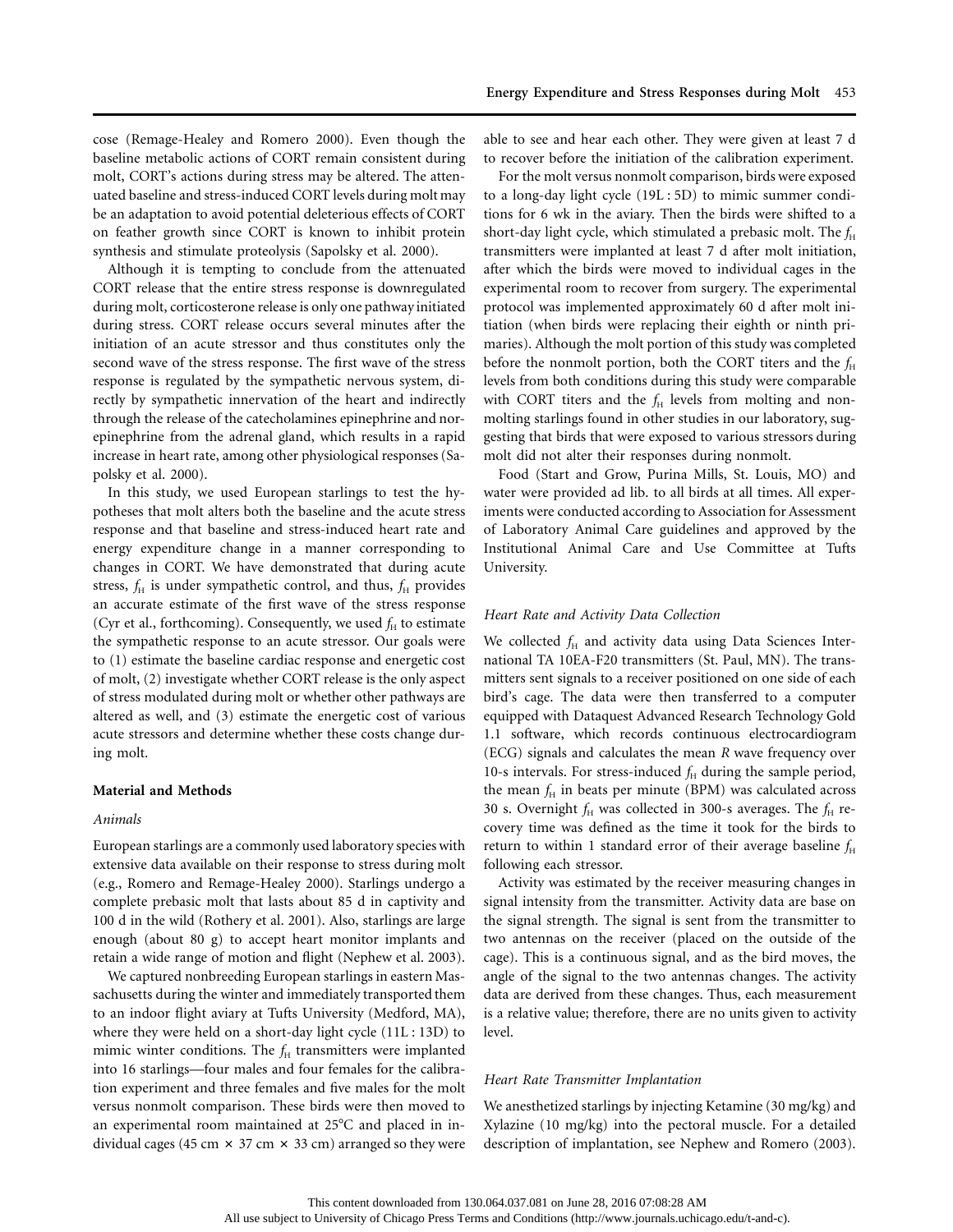Briefly, transmitters and all surgical instruments were sterilized using MaxiCide sterilizing and disinfecting solution (Henry Schein, Melville, NY). For the surgery, a 15-mm incision was made in the abdomen and followed by 5-mm incisions made in the neck and adjacent to the pygostyle, where ECG leads surrounded by flexible polyurethane were placed. The ECG leads were slid through the 15-mm incision to the 5-mm incisions using a trochar and sleeve and then sutured twice to the muscle. The ends of the leads were placed under the skin, after which the 5-mm incisions were sutured closed. A 14-mm incision was made in the muscle of the abdominal wall and the body of the 4.0-g transmitter (20 mm  $\times$  10 mm  $\times$  10 mm) was inserted into the abdominal cavity along with any excess leads. The muscle of the abdominal wall was then sutured closed, followed by the skin. Antibiotic ointment was placed on all incision areas. Experiments began at least 7 d postsurgery to ensure recovery.

# *Calibration of Heart Rate versus Oxygen Consumption (Respirometry)*

Heart rate measurements allow us to indirectly estimate  $\dot{V}$ <sub>O2</sub> and, ultimately, energy expenditure, because the two variables are related to each other, as derived by Fick's equation:  $\text{Vo}_2 = f_H \text{V}_s (C_{aO_2} - C_{\bar{v}O_2})$ , where  $\text{V}_s$  is cardiac stroke volume,  $C_{aO}$  is the oxygen content of arterial blood, and  $C_{\overline{v}O}$  is the oxygen content of mixed venous blood (Fick 1870). If the oxygen pulse,  $V_s$ ( $C_{aO2} - C_{oO2}$ ), remains constant, there is a linear relationship between  $f_H$  and V $o_2$ , and the former can be used to determine the latter (Green et al. 2001). However, calibration experiments to determine the exact relationship between the two variables need to be conducted. Calibrations were performed on eight birds between November 8 and 15, 2005. Birds with implanted  $f_H$  transmitters were placed in 2-L plastic metabolic chambers to simultaneously measure  $f<sub>H</sub>$  and Vo<sub>2</sub> in 10s intervals. On average, birds were held in the respirometry chamber for a period of 2.3  $\pm$  0.6 h (mean  $\pm$  SE). In the chamber, birds could freely move around, but when lights were off, they were generally quiescent. During daytime trials, the birds were placed in the chamber and left alone for 1 h, and then the birds were subjected to an acute stressor; specifically, the door to their room was slammed five times over 2 min. The birds were then left alone for the remainder of the daytime trial. Birds were left alone for the entire duration of the nighttime trial. Thus, the daytime and nighttime trials provided an estimate of  $Vo<sub>2</sub>$  over a range of heart rates.

We measured oxygen consumption and carbon dioxide production  $(Vco<sub>2</sub>)$  in an open-flow, push-through respirometry system. External air was dried in Drierite columns and pumped through a mass flow controller (TR-FCI, Sable Systems, Las Vegas, NV) and a multiplexer (V2-0, Sable Systems) into the metabolic and reference chambers. Flow rate was 1,000 mL/ min, and the flow controller was calibrated before use via a bubble meter. A factory calibration after use indicated that flow rate errors were less then 1.2%. Air leaving the chambers was

dehumidified using a Peltier-effect condenser (PC-1, Sable Systems), and CO<sub>2</sub> concentration was measured from a subsample of the outlet flow (CA-1B, Sable Systems). Before Vo, was determined (FC-1B, Sable Systems), Drierite was used to scrub any remaining water from the air. The respirometry system was tested for leaks by pressurizing it and determining that no air was lost after 10 min of observation.

We estimated instantaneous oxygen consumption, using the equation of Bartholomew et al. (1981):

$$
F\text{Eo}_{2}(eq) = F\text{Eo}_{2}(t-1) + \left[\frac{F\text{Eo}_{2}(t) - F\text{Eo}_{2}(t-1)}{1 - e^{(-\text{V/V})\Delta t}}\right],
$$

where  $FEO$ , is the oxygen concentration in the excurrent air, *V* is the volume of the system (including tubing),  $\overline{V}$  is the flow rate through the system, and  $\Delta t$  is the interval between measurements at times  $t$  and  $t - 1$ . We determined the denominator of Bartholomew et al.'s (1981) equation (the so-called *Z* value) empirically using Datacan (Sable Systems). We then calculated rate of oxygen consumption with equation (4a) of Withers (1977):

$$
\dot{\mathrm{V}}_{\mathrm{O}_2} = \dot{\mathrm{V}} \left[ \frac{F \mathrm{I}_{\mathrm{O}_2} - F \mathrm{E}_{\mathrm{O}_2}(\mathrm{eq})}{1 - F \mathrm{I}_{\mathrm{O}_2}} \right],
$$

where  $FIO<sub>2</sub>$  is the incurrent oxygen concentration. We also determined the respiratory quotient—the ratio of  $CO<sub>2</sub>$  produced to  $O<sub>2</sub>$  consumed—and used it to calculate thermal equivalents and metabolic rate (kJ/d; following Walsberg and Hoffman 2005).

To relate  $f_H$  to  $Vo_2$ , we temporally aligned both data files and randomly selected seven time points during the ca. 60-min measurement period. Thus, calibration estimates were ca. 10 min apart, which should have ensured that there was complete air turnover in the measurement chamber. Furthermore, there was no temporal autocorrelation of metabolic and  $f_H$  values over that duration; thus, we assume that these seven data points are independent for statistical analysis within an individual bird. All energy expenditure data we present for molting and nonmolting birds were converted from  $f_H$  to energy expenditure using the regression equation derived from the relationship between energy expenditure and  $f_H$ , seen in Figure 1.

## *Experimental Procedure*

The eight molting starlings were split into two groups of four. Basal  $f_H$  was measured over 24 h before beginning of the 8-d stressor session for both molt and nonmolt. Body mass ( $M_B$ , to the nearest 0.5 g) was measured 1 d before beginning the 8-d stressor session for both molt and nonmolt. On the day a stressor was applied, blood samples were taken from the brachial vein at 1200 hours, within 3 min of entering the experimental room to measure basal CORT levels. Immediately fol-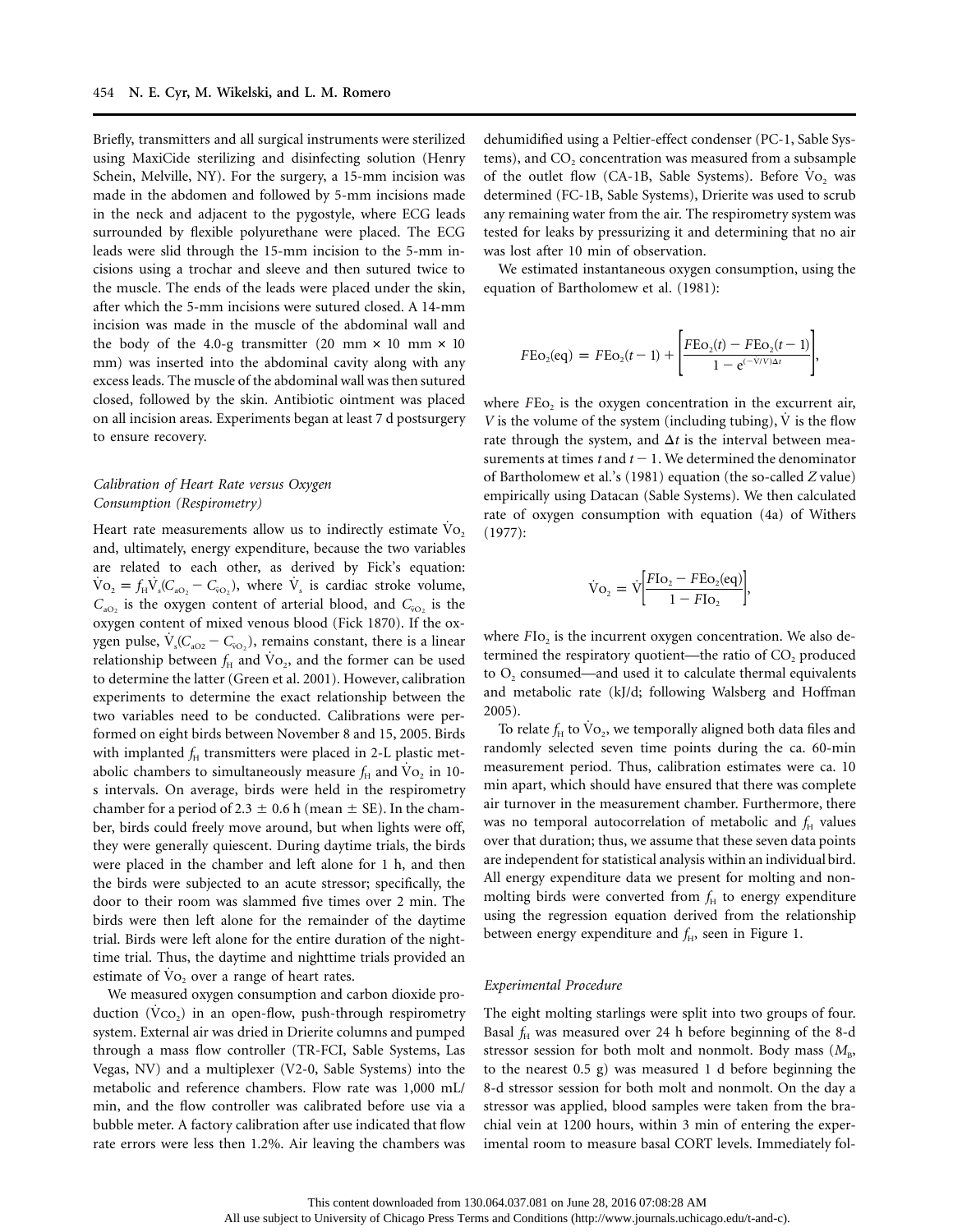

Figure 1. Relationship between heart rate ( $f_H$ ; beats/min) and energy expenditure (kJ/d) of eight starlings (14 measurements from each bird: seven during the day and seven during the night). The regression equation is  $\bar{V}_{O_2} = 0.306f_H - 3.38$ ,  $r^2 = 0.798$ .

lowing the baseline blood sample, the stressor was applied. The starlings were then subjected to one of four 30-min acute stressors every other day: two degrees of acute density stress (adding one or five novel birds to a resident's cage), restraint, or an auditory stressor (loud music).

The restraint stressor consisted of placing each bird in an opaque bag, which was hung from the top of the bird's cage in order for the  $f_H$  signal to be received. The auditory stressor was a loud radio tuned to a local radio station and switched on remotely. For a detailed description of the cage design used for the intruder stressors, see Nephew and Romero 2003. In brief, two wire cages (45 cm  $\times$  37 cm  $\times$  33 cm) were interlocked one on top of the other with a trap door between the cages. Both cages contained a perch, and the  $f_{\rm H}$  receiver and the food and water dishes were located in the upper cage. The resident bird was placed in the upper cage, while one or five birds were placed in the lower cage. One hour later, the trap door was opened remotely using fishing line and then closed after the bird(s) flew into the upper cage. The  $f_H$  estimates were taken within 30 s of all birds entering the top cage.

Groups of four birds received a stressor on each day in a staggered fashion (birds 1–4 on day 1, birds 5–8 on day 2, birds 1–4 on day 3, etc.). The order of stressors was randomized for each group. The  $f_H$  transmitters were switched on using a handheld magnet 1 h before each stressor, and the stressors were applied at 1200 hours. The  $f_H$  was recorded for the 20 min before, 30 min during, and 10 min after each stressor. Blood samples to measure CORT levels induced by the stressor were taken within 3 min of workers' entering the experimental room immediately after the stressor was completed.

The birds completed their molt approximately 20 d after the last stressor was administered. Basal 24-h  $f_H$  and CORT measurements were taken from the same eight birds 2 wk after molt had completed. The above protocol was then repeated, using the same four stressors in a different order. The *f*H and

CORT responses to acute stressors in European starlings have been shown to be similar when the stressors were repeated in the same individual in the same physiological state (Romero and Remage-Healey 2000; Nephew et al. 2001).

Blood samples were centrifuged at 400 *g*, and plasma was removed and stored at  $-20^{\circ}$ C to be used for CORT analysis. CORT concentrations were estimated using the radioimmunoassay previously described by Wingfield et al. (1992).

## *Statistical Analysis*

JMP (ver. 5.1, SAS Institute) was used for all statistical analyses. Our statistical analysis for the calibration experiment followed Green et al. (2001). Least squares regressions were used to determine the relationship between heart rate and energy expenditure (kJ/d) for each individual. A general linear model was used to compare the slopes of the relationship between  $f_H$ and energy expenditure under stressed and unstressed conditions. We used a repeated-measures experimental design to analyze changes in  $f_H$ , CORT, and energy expenditure by comparing changes in the same individuals during and after molt. Repeated-measures (rm) ANOVA is robust to deviations from normal distribution unless deviations result in heterogeneous variances (Quinn 2002). Thus, we used the Shapiro-Wilk *W* goodness-of-fit test to test for normal distributions and Levene's test to test for homogenous variances in the data. For all variables, either distributions were normal or deviations from normality did not result in heterogeneous variances. Consequently, two-way rmANOVAs were used to compare changes in  $f_H$ , CORT, and energy expenditure during molt and nonmolt. We also used a Fisher's protective least squares difference (PLSD) test for posthoc analysis of rmANOVAs. We analyzed the *f*<sub>H</sub> response to each stressor in two ways. First, we used a one-way rmANOVA on the *f*<sub>H</sub> data collected before and during each stressor to determine whether the stressor altered  $f_H$  from baseline levels. Second, we used a two-way rmANOVA to compare the peak  $f_H$  response (maximum  $f_H$  during stress minus baseline  $f_{\rm H}$ ) to each stressor between molt and nonmolt conditions. Mass data were also normally distributed (Shapiro-Wilk *W* test:  $W = 0.96$ ,  $P = 0.68$ ; thus, we used a paired *t*-test to analyze changes in  $M<sub>B</sub>$  when birds were molting and not molting. All means are represented  $\pm$  SE.

## **Results**

# *Calibration of Heart Rate versus Oxygen Consumption (Respirometry)*

The  $f_H$  and energy expenditure (kJ/d) were highly correlated for each individual (Table 1), and the best relationship across all individuals was best described by the linear fit:  $\dot{V}o_2 =$  $0.306f_H - 3.38$  (Fig. 1; mean  $r^2 = 0.798$ ). This relationship was not improved by log, transformation of the data (mean  $r^2$  = 0.736). We used an ANCOVA to determine whether sex affected the relationship between  $f_H$  and energy expenditure in starlings, because female starlings weigh substantially less than males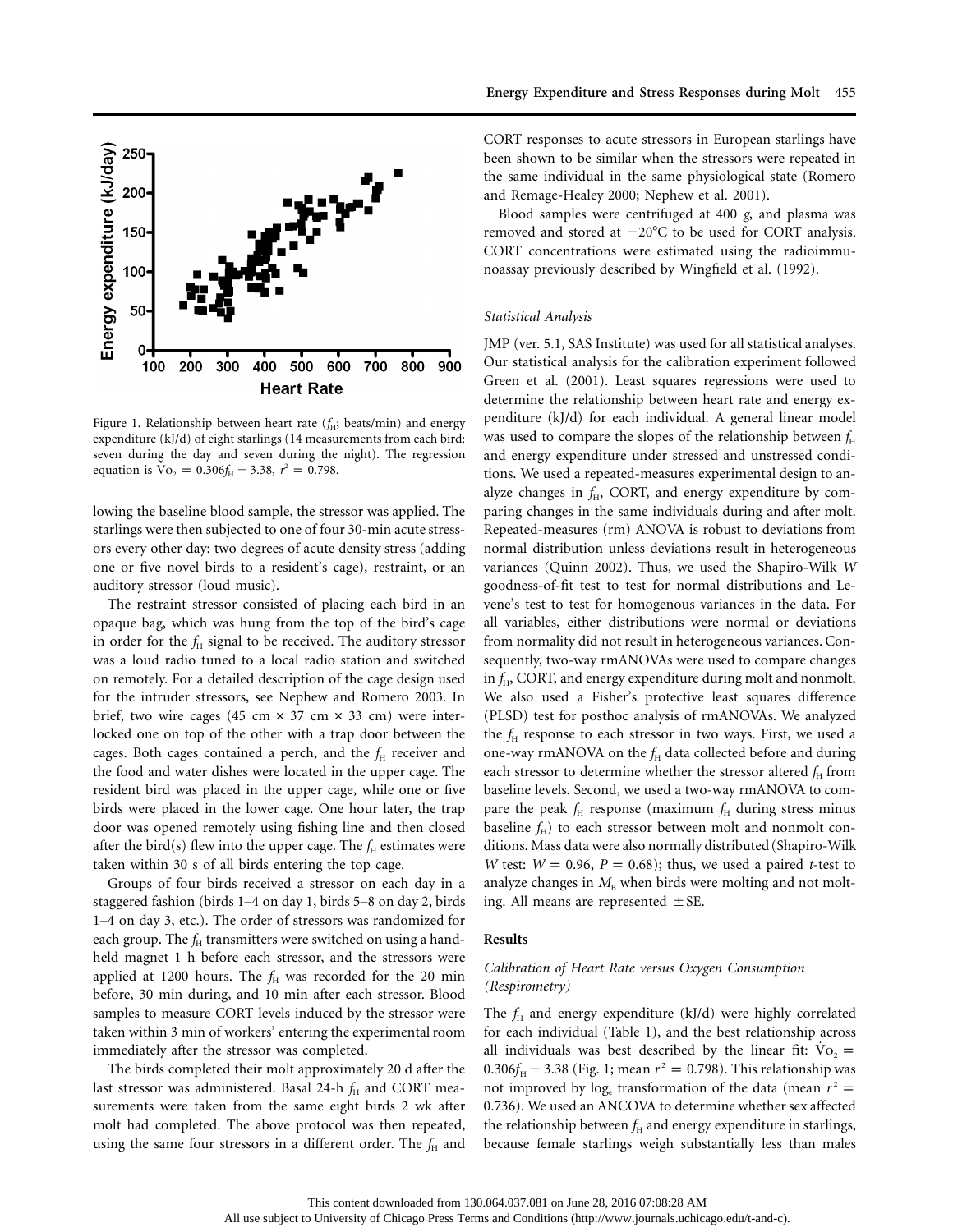| Table 1: Individual regression          |   |       |  |  |  |  |
|-----------------------------------------|---|-------|--|--|--|--|
| equations of heart rate and energy      |   |       |  |  |  |  |
| expenditure $(kJ/d)$ of the eight birds |   |       |  |  |  |  |
| used in the calibration experiment      |   |       |  |  |  |  |
| Sex                                     | Ь | $r^2$ |  |  |  |  |

| Sex | a         | b    | $r^2$ | P       |
|-----|-----------|------|-------|---------|
| F   | $-14.115$ | .322 | .973  | < .0001 |
| F   | 17.256    | .264 | .955  | < .0001 |
| F   | $-78.876$ | .411 | .906  | < .0001 |
| F   | $-2.631$  | .222 | .797  | < .0001 |
| M   | 2.02      | .321 | .832  | < .0001 |
| M   | $-11.148$ | .351 | .936  | < .0001 |
| M   | $-23.201$ | .387 | .819  | < .0001 |
| M   | $-14.817$ | .369 | .835  | < .0001 |

Note. The best relationship across all individuals was  $\dot{V}$ <sub>2</sub> = 0.306*f*<sub>H</sub> - 3.38. There were 14 (seven during the day and seven during the night) data points/individual used to compute each regression equation.  $a = y$ -intercept;  $b = slope of the linear$ regression.

(Feare 1984). However, males and females showed similar relationships between  $f_H$  and energy expenditure (Table 1;  $F_{1,108} = 2.03$ ,  $P = 0.16$ ). Furthermore, the slopes of the relationships between  $f_H$  and energy expenditure under stressed and unstressed conditions were similar  $(F_{1,108} = 0.15, P =$ 0.70).

## *Heart Rate Changes in Molting Starlings*

Males and females did not have significantly different responses in any  $f_H$  and energy expenditure comparisons (all  $P > 0.05$ ) except for the single intruder and only during nonmolt. A single intruder increased  $f_H$  and energy expenditure during nonmolt in both sexes, but females had a greater response  $(F_{1,49} =$ 2.03,  $P < 0.01$ ). These results were consistent with previous data indicating that sex differences in captive starlings in either CORT release or  $f_H$  are rare (Romero and Remage-Healey 2000; Nephew et al. 2003). Consequently, all eight starlings were pooled for analyses.

Baseline  $f_H$  throughout a 24-h period was significantly higher during molt ( $F_{1,14} = 45.4$ ,  $P < 0.0001$ ; Fig. 2A), yet activity levels were similar between molting and nonmolting birds  $(F_{1,14} =$ 0.8,  $P > 0.39$ ; Fig. 2*B*). Figure 3 shows the  $f_H$  for the 20 min before and 30 min during each stressor trial, and each stressor elicited an increase in  $f_H$  over baseline levels (measured 20 min before administering the stressor) during both physiological states (all  $P < 0.01$ ) except for the single-intruder stressor during molt ( $F_{1,49} = 0.69$ ,  $P = 0.94$ ). However, the stress-induced increase in  $f_H$  was significantly greater for all stressors when the birds were not molting (all  $P < 0.01$ ), except for the intruder stressor with five birds  $(F_{1,49} = 1.22, P = 0.16)$ .

The peak  $f_{\rm H}$  response to each stressor was higher during nonmolt ( $F_{1,14} = 12.45$ ,  $P > 0.003$ ; Fig. 4). Restraint elicited the greatest peak  $f_H$  response during nonmolt (Fisher's PLSD  $P$ < 0.05). During molt, all stressors increased the peak  $f_{\rm H}$  response over the single-intruder stressor (Fisher's PLSD  $P < 0.05$ ). In addition, recovery time was significantly different in molting and nonmolting birds  $(F_{3,39} = 13.4, P < 0.001;$  Fig. 5). The  $f_{\rm H}$ recovered the slowest for the restraint stressor during nonmolt (Fisher's PLSD  $P < 0.001$ ) and the auditory stressor during molt (Fisher's PLSD  $P < 0.05$ ).



Figure 2. A, Mean heart rate (beats per minute [BPM];  $\pm$  SE). *B*, Mean activity ( $\pm$ SE). *C*, Mean energy expenditure (kJ/d;  $\pm$ SE, calculated from  $f_H$ , using the relationship presented in Fig. 1) over a 24-h period for eight European starlings during molt and at 3 wk after completing molt (nonmolt). Data were collected as 5-min averages and averaged over 60-min bins.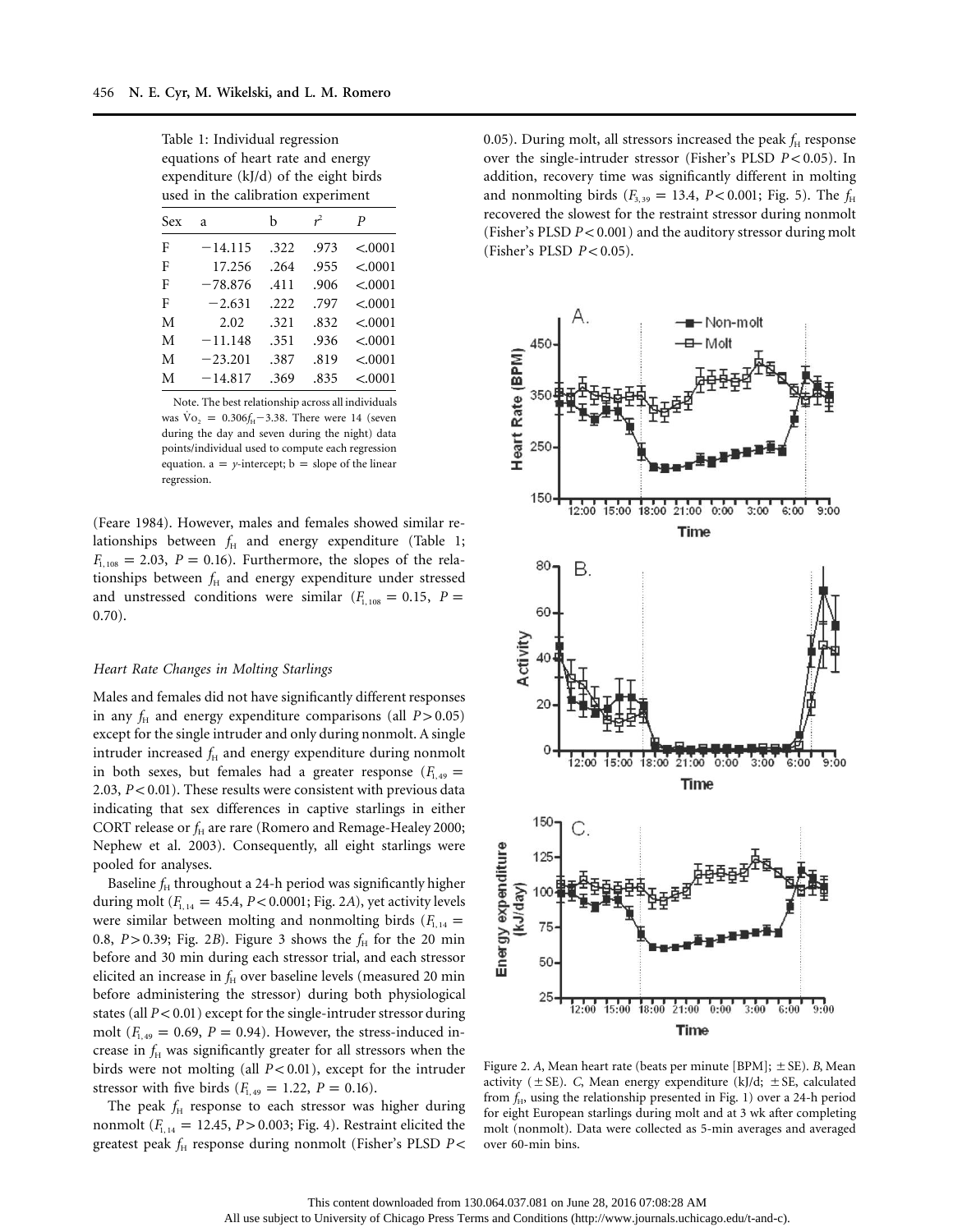

Figure 3. Mean heart rate (beats per minute [BPM];  $\pm$  SE) of molting and nonmolting starlings before and during introduction of one bird (*A*), introduction of five birds (*B*), restraint (*C*), and auditory stressor (*D*). The first 20 min show baseline values; these are followed by the onset of the stressor ( $arrow$ ). The next 30 min are during the stressor.  $AD =$  acute density stressor in which one or five birds were introduced into the resident's cage.

# *Energetic Changes in Molting Starlings*

Baseline 24-h energy expenditure  $(F_{1,14} = 46.27, P < 0.0001)$ was significantly higher when the birds were molting than when they were not molting. Starlings expended 32% more energy over 24 h during molt than during nonmolt (Fig. 6). Although molting starlings did not expend more energy during the daytime  $(F_{1,14} = 1.76, P = 0.21)$ , energy expenditure at night was significantly greater during molt (60% over nonmolt;  $F_{1,14}$  =  $81.69, P < 0.0001$ ).

Energy expenditure increased during all stressors (all *P* < 0.05) except the single-intruder stressor during molt  $(F<sub>1,49</sub> =$ 0.69,  $P = 0.94$ ). However, only the auditory stressor during molt and the restraint stressor during nonmolt significantly increased energy expenditure over the normal daily energy expenditure  $(F_{1, 14} = 7.78, P = 0.015,$  Fisher's PLSD post hoc test for restraint and auditory stressors, all  $P < 0.05$ ). Restraint elicited the greatest increase in energy expenditure in nonmolting birds (Fisher's PLSD  $P < 0.0001$ ), which ultimately resulted in a  $64\% \pm 7.6\%$  *increase in daytime energy expenditure (Fig. 7A).* The auditory stressor increased daily energy expenditure by 19%  $\pm$  6.8% during both molt and nonmolt (Fig. 7*B*), the  $AD + 1$  stressor increased daily energy expenditure by

 $8.5\% \pm 3.4\%$  in nonmolting birds, and all other stressors did not increase energy expenditure above  $3\% \pm 6.0\%$ .

#### *CORT Changes in Molting Starlings*

CORT concentrations did not vary between the sexes  $(F<sub>1,14</sub> =$ 0.11,  $P = 0.74$ ). Furthermore, body mass ( $M_B$ ) has been shown to change during molt in several passerine species (Murphy 1996), but  $M_{\rm B}$  in our starlings did not vary during or after molt (molt: 86 g  $\pm$  2.1 g; nonmolt: 89 g  $\pm$  2.1 g; paired *t*-test,  $t = 1.34$ ,  $df = 7$ ,  $P = 0.22$ ). Consequently, all eight starlings were pooled for analyses as well.

CORT levels induced by each stressor were lower when the birds were molting  $(F_{3.52} = 3.36, P < 0.02;$  Fig. 8). During molt, not one acute density stressor elicited a CORT response as levels were similar to baseline levels (Fisher's PLSD  $P > 0.3$ ), whereas restraint and the auditory stressor elicited a moderate CORT response during molt (Fisher's PLSD  $P$  < 0.05). In contrast, five intruders, restraint, and auditory stressors each elicited a CORT response (Fisher's PLSD  $P < 0.05$ ); only the single-intruder stressor with one bird failed to increase CORT above baseline concentrations (Fisher's PLSD  $P = 0.27$ ).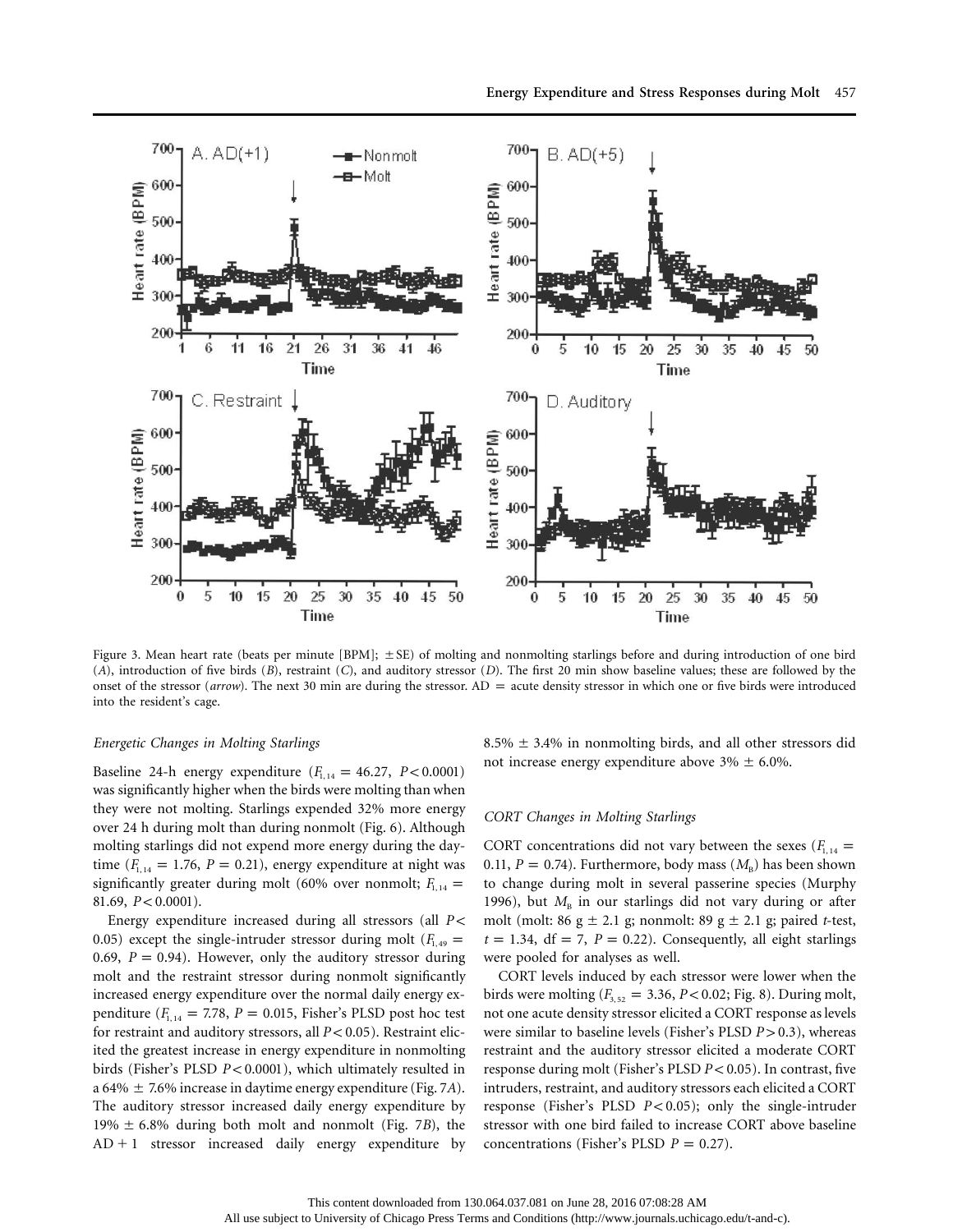

Figure 4. Stress-induced peak increase in  $f_H$  (beats per minute [BPM];  $\pm$  SE) for molting and nonmolting birds. The  $f_H$  was normalized by subtracting the mean baseline resting  $f_H$  measured 20 min before the onset of each stressor from the maximum  $f_H$  during each stressor.  $AD =$  acute density stressor in which one or five birds were introduced into the resident's cage.

## **Discussion**

Previous studies have shown that CORT release is lowest during molt in many passerines. We hypothesized that in addition to CORT,  $f_H$  and energy expenditure also would be altered during molt, which suggests that the entire stress response changes during this energetically expensive life-history stage. We found that baseline and stress-induced  $f_H$  change in a manner parallel to changes in CORT, thus supporting our hypothesis. Also, birds expended more energy, especially at night, during molt. Finally, our results show that the energetic cost to different 30 min stressors differed with stressor and physiological state. Restraint during nonmolt caused the greatest increase in daytime energy expenditure.

# *CORT*

Stress-induced CORT was significantly lower during molt, which supports the results of previous studies conducted in free-living animals (Romero 2002). Although this seasonal variation is lost in certain species kept in captivity, such as Lapland longspurs (*Calcarius lapponicus*; Romero et al. 1998), captive European starlings consistently show a significant reduction in baseline and stress-induced CORT during molt (Romero and Remage-Healey 2000). The physiological relevance of CORT modulation during molt is still under investigation but has been postulated to result from an avoidance of CORT's catabolic functions during protein deposition (Romero et al. 2005).

The CORT responses to the different stressors during both physiological stages were similar to those reported in earlier work on captive starlings (Nephew and Romero 2003; Nephew et al. 2003). The restraint and auditory stressors elicited a CORT release in both physiological states, but the five-intruder stressor stimulated CORT release only when birds were not molting.

This suggests that the birds altered their perception of whether an increase in conspecific density was a stressor. Starlings congregate in large flocks outside of the breeding season (Feare 1984), and the reduced CORT response to increases in density during molt may represent a physiological correlate to this seasonal change in behavior (Dickens et al. 2006). This type of gradient response has been observed in other species, especially rats, where the more intense the stressor, the greater the CORT response (Armario et al. 1986; Romero et al. 1995).

# *Heart Rate and Energy Expenditure*

The use of  $f_H$  to estimate energy expenditure has been validated in several avian species and found to be as accurate as the DLW technique (Nolet et al. 1992; Bevan et al. 1994, 1995; Green et al. 2001). In our starlings,  $f_H$  and energy expenditure were highly correlated in each individual, and gender did not alter that relationship. The relationship between  $f<sub>H</sub>$  and energy expenditure should be consistent during molt as long as cardiac stroke volume and oxygen pulse do not change or change systematically (Butler 1993). Evidence in white-crowned sparrows (*Zonotrichia leuchphrys gambelii*; Chilgren and Degraw 1977; Murphy and King 1992) and Harris's sparrows (*Zonotrichia querula*; Degraw and Kern 1985) indicates that blood volume increases during molt, but it is unknown whether cardiac stroke volume increases. Regardless, even an unsystematic increase in cardiac stroke volume and oxygen pulse, driven by the increased blood volume, would simply mean that our estimates are conservative, because given Fick's equation, energy expenditure would be greater than our predicted values. Furthermore, molt did not alter the relationship between  $f_H$  and metabolic rate in macaroni penguins (*Eudyptes chrysolophus*; Green et al. 2004). Changes in body mass also can affect the relationship between  $f_H$  and



Figure 5. Mean recovery time ( $\pm$  SE) during the stressor for molting and nonmolting birds. Recovery time was defined as time for the heart rate to return to within 1 SE of the baseline value averaged over 20 min before the stressor.  $AD =$  acute density stressor in which one or five birds were introduced into the resident's cage.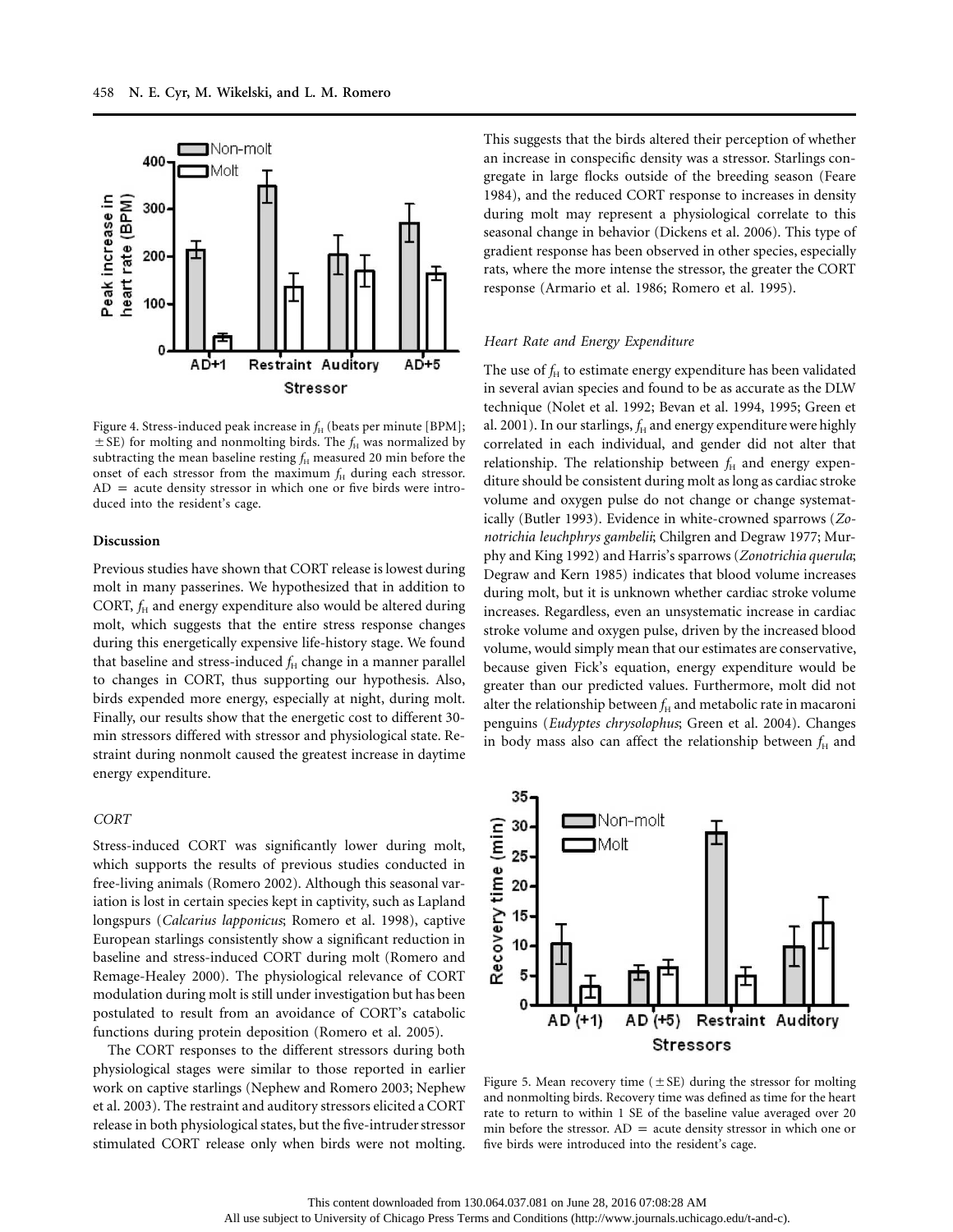

Figure 6. Baseline energy expenditure ( $\pm$  SE, calculated from  $f_H$  using the relationship presented in Fig. 1) during molt and nonmolt. Day (lights on) is represented by the white bars, and night (lights off) is represented by the black bars.

metabolic rate (Froget et al. 2001). Passerines are typically at the nadir of their body mass at the onset of molt and then gradually increase their mass as molt progresses (see Murphy 1996). However, mass did not change during molt in our starlings. Thus, it seems reasonable to use  $f<sub>H</sub>$  to estimate energy expenditure during both physiological states.

Baseline energy expenditure measured over a 24-h period was significantly higher during molt, yet there were no differences in the birds' activity levels. Several studies have used basal metabolic rate (BMR) before and during molt to estimate the cost of feather synthesis (e.g., Dietz et al. 1992; Klaassen 1995), and most have found that BMR is elevated during molt in passerine species (Lindström et al. 1993). For example, Klaassen (1995) found that the highest BMR during the year is during molt for European stonechats (*Saxicola torquata rubicula*) and for East African stonechats (*Saxicola torquata axillaries*). Other studies have shown increases in  $\overline{V}o$ , during molt of 9%–111% greater than premolt levels (King 1981; Lindström et al. 1993). Because researchers measured BMR using different techniques in different species and at different times during molt, there is a wide range in values (reviewed in Murphy 1996). Furthermore, Murphy and King (1992) used the nutritional requirements of molt to determine that white-crowned sparrows increased their energy expenditure 3%–20% during molt, with the highest energy expenditure corresponding to the peak in molt. Similarly, our starlings expended an estimated 32% more energy at peak molt than during nonmolt. Interestingly, daytime energy expenditure increased by 8%, whereas nighttime energy expenditure increased by 60%. Body composition and peripheral blood flow are altered during molt (e.g., Chilgren and Degraw 1977; Holt 1992). For example, during molt there is increased blood flow at the skin because the follicle of a new, growing feather is engorged with blood, whereas that of an old (nongrowing) feather is not. These changes may explain the increased energy expenditure that we detected during molt. Furthermore, Murphy and King (1990, 1991) suggested that

energy required to store proteins for feather production may be expended at times when birds are not feeding, such as overnight, which may explain why we observed a greater increase in energy expenditure at night than during the day. Our results show that molt increases energy expenditure, and our estimates using  $f_H$  to calculate energy expenditure are similar to estimates of molt costs in other passerines using other methods. However, more work is needed to understand the physiological changes occurring during the day and at night in molting birds.

# *Heart Rate and Stress*

The  $f_{\rm H}$  response to three of the four different stressors used in this study was damped when birds were molting. A previous study in nonmolting starlings showed that of these four stressors, restraint elicited the greatest increase in  $f_H$  (Nephew et al. 2003). Therefore, we predicted that restraint would cause the greatest



Figure 7. Increase in the energy expenditure (EE) rate during restraint (as calculated from  $f_H$  using the relationship presented in Fig. 1). The white bars indicate the mean energy expenditure  $(\pm SE)$  during the daytime (lights on) for molting and nonmolting starlings. The bars with hatching represent the percentage of the normal daytime energy expenditure (see Fig. 6) that was additionally expended during the 30-min restraint. Values were calculated by subtracting the baseline energy expenditure before restraint from the energy expenditure during restraint.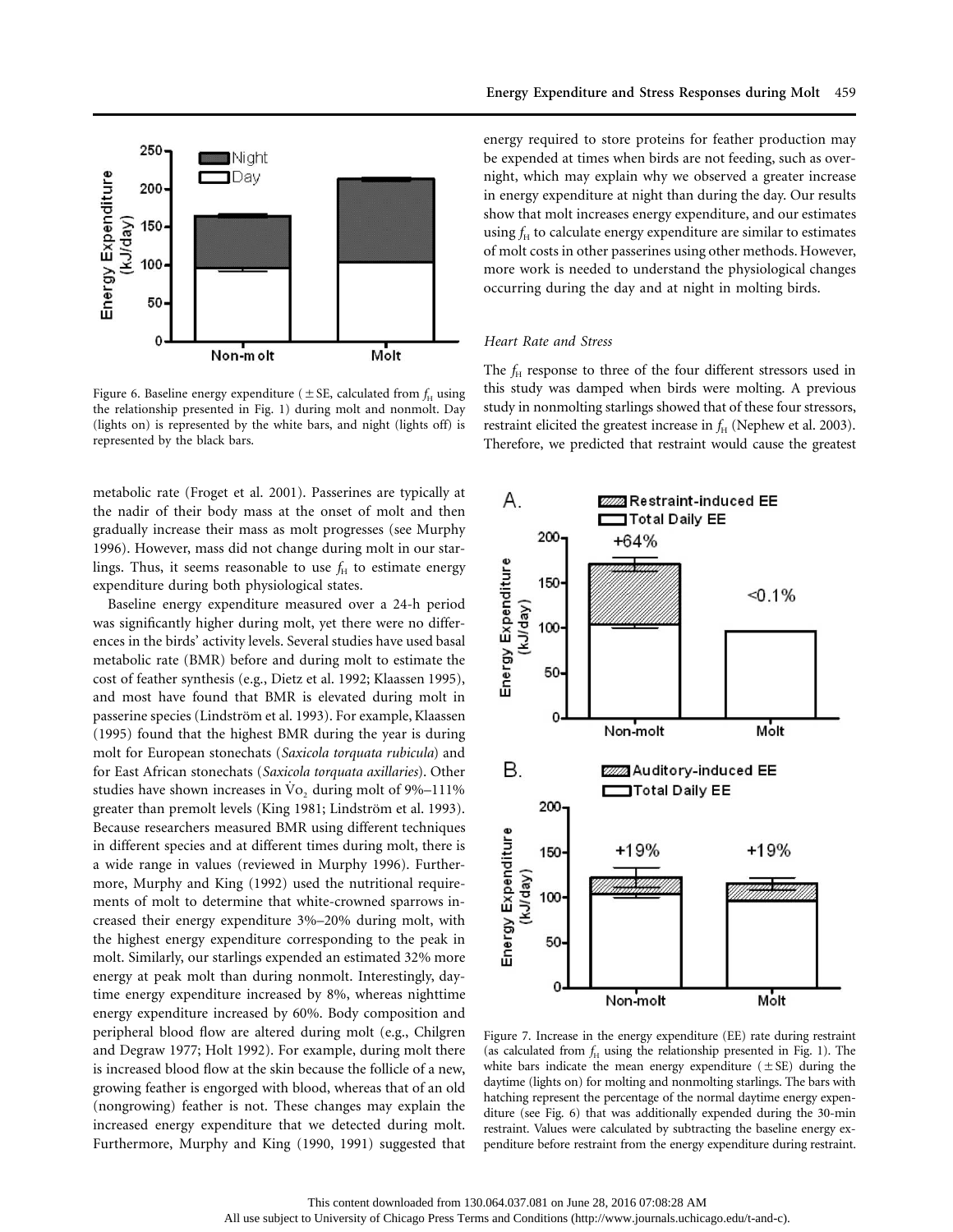

Figure 8. Mean corticosterone (CORT) concentrations (ng/mL  $\pm$  SE) during the stressor for molting and nonmolting birds subjected to four different stressors.  $AD =$  acute density stressor in which one or five birds were introduced into the resident's cage.

increase in  $f_H$  during both physiological states. However, although restraint induced the greatest increase in  $f_H$  in nonmolting birds, all but the single-intruder stressor induced approximately equivalent increases in  $f_H$  during molt. Previous studies have shown that an animal's physiological state can alter its response to the same stressor. For example, female willow ptarmigan display freezing behavior in response to a threat (human approach to the nest), with nonincubating females showing tachycardia and incubating females showing bradycardia (Steen et al. 1988). The recovery time after the onset of each stressor also differed between molting and nonmolting birds. The longest recovery time was elicited by the auditory stressor during molt, but  $f_H$  essentially never returned to baseline during restraint in nonmolting birds. Taken together, these results provide further support for the hypothesis that the birds respond differently to stressors during these two physiological states.

Strikingly, the  $f_H$  response induced by each stressor was lower during molt despite the higher baseline  $f_H$ . This change in  $f_H$ response to acute stress mimicked the attenuated stress-induced CORT levels found in molting starlings. We used tachycardia to estimate the strength of the first wave of the stress response. A parallel study using heart rate variability analysis showed that  $f_H$  is under sympathetic control during acute stress in European starlings; thus,  $f_H$  can be used to estimate the sympathetic response to an acute stressor in this species (Cyr et al., forthcoming). Therefore, our results indicate that the first and second waves of the stress response are altered during molt in a parallel manner.

It is unclear why stress-induced  $f_H$  is lower during molt, but changes in the  $f_H$  response to stress could potentially have fitness consequences. For example, attenuations in the  $f<sub>H</sub>$  response to stress could suggest an inability to mount an adequate stress response, which may dramatically reduce the animal's ability to survive (Sapolsky et al. 2000).

The  $f<sub>H</sub>$  response to individual acute stressors did not reflect the total energetic costs of responding to those stressors. The auditory stressor during molt caused a significant increase in

daytime energy expenditure, but the restraint stressor in molting birds and both intruder stressors during molt and nonmolt did not increase daytime energy expenditure. The lack of a significant energetic cost to mounting a response to many of these stressors resulted from a transitory tachycardia with a rapid return to baseline  $f_H$ . The response simply did not last long enough to expend significant energy. In contrast, the restraint stressor resulted in a remarkable increase in daytime energy expenditure in nonmolting birds (64% over baseline energy expenditure), indicating a substantial energetic cost to this 30-min stressor. There is some evidence, however, that birds may lower their nighttime energy expenditure to compensate for the increased energy expended during restraint (Buttemer et al. 1991). Further study is needed to understand the relevance of the energetic cost to restraint, especially given that restraint is a common technique used in both captive and field studies of birds.

## *Conclusion*

Molt dramatically impacts the overall stress response. The  $f_H$ and energy expenditure, not just CORT release, are altered during molt. The  $f_H$  response to stress (first wave of the stress response) and the CORT response to stress (representing the second wave of the stress response) were reduced during molt. The result is a general damping of physiological and endocrine stress pathways. The consequences of this damping are not clear but could potentially result in a diminished capacity to adequately respond to stressors. Therefore, passerines may be at a greater physiological risk when faced with an acute stressor during molt. Furthermore, the 32% increase in daily energy expenditure during molt demonstrates an energetic cost to molt, which may reduce the overall energy available for a stress response.

Finally, we showed that our starlings did not increase their daytime energy expenditure during most acute stressors. However, the auditory stressor significantly increased daily energy expenditure during molt. Moreover, the 30-min restraint stressor, a stressor commonly used in both laboratory and field studies, caused a significant increase in daytime energy expenditure in nonmolting starlings. This suggests a potential cost to mounting a stress response to restraint that might require a trade-off with other physiological or behavioral responses. However, the other stressors, arguably more representative of those encountered in nature, did not provoke a significant response or significant energy expenditure. These results suggest that the type of stressor administered affects the extent to which experimental results can be extrapolated to stress responses of birds in the wild.

#### **Acknowledgments**

We thank Dr. W. Woods and Dr. R. Rotjan for helpful comments on earlier drafts of this manuscript. Dr. J. M. Reed also provided useful statistical advice. This study was funded by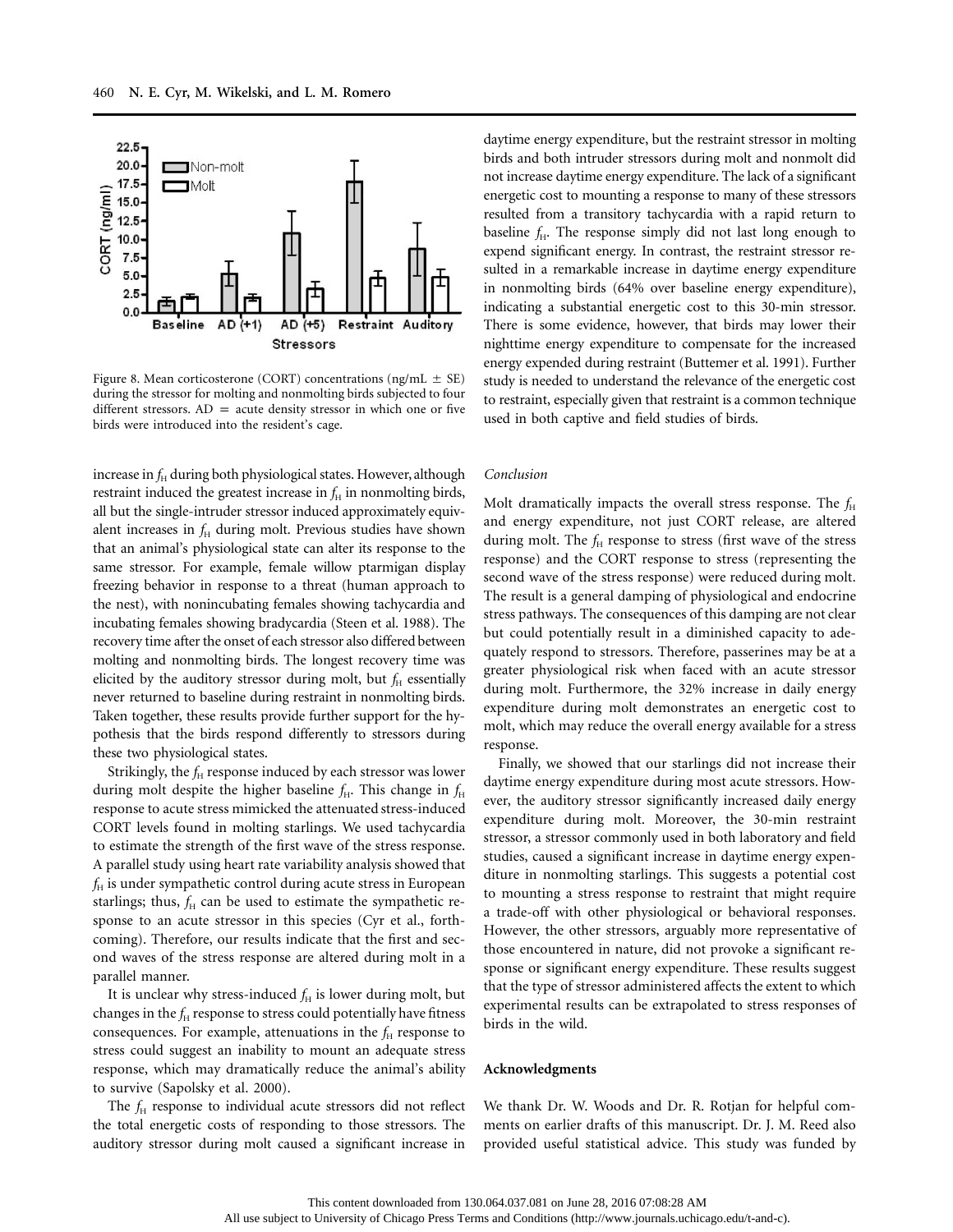National Science Foundation grants IBN-0235044 and IOB-0542099 to L.M.R., a Tufts Institute for the Environment graduate student fellowship, and an Environmental Protection Agency Science to Achieve Results fellowship FP-91649101-0 to N.E.C.

# **Literature Cited**

- Armario A., A. Lopez-Calderón, T. Jolin, and J.M. Castellanos. 1986. Sensitivity of anterior pituitary hormones to graded levels of psychological stress. [Life Sci](http://www.journals.uchicago.edu/action/showLinks?pmid=3090393&crossref=10.1016%2F0024-3205%2886%2990527-8) 39:471–475.
- Bartholomew G.A., D. Vleck, and C.M. Vleck. 1981. Instantaneous measurements of oxygen consumption during preflight warm-up and post-flight cooling in sphingid and saturniid moths. J Exp Biol 90:17–32.
- Bevan R.M., J.R. Speakman, and P.J. Butler. 1995. Daily energy expenditure of tufted ducks: a comparison between indirect calorimetry, doubly labelled water and heart rate. [Funct Ecol](http://www.journals.uchicago.edu/action/showLinks?crossref=10.2307%2F2390088) 9:40–47.
- Bevan R.M., A.J. Woakes, P.J. Butler, and I.L. Boyd. 1994. The use of heart rate to estimate oxygen consumption of freeranging black-browed albatrosses *Diomedea melanophrys*. [J](http://www.journals.uchicago.edu/action/showLinks?pmid=9317461) [Exp Biol](http://www.journals.uchicago.edu/action/showLinks?pmid=9317461) 193:119–137.
- Butler P.J. 1993. To what extent can heart rate be used as a indicator of metabolic rate in free-living marine mammals? Pp. 317–332 in I.L. Boyd, ed. Marine Mammals: Advances in Behavioural and Population Biology. Clarendon, Oxford.
- Butler P.J., J.A. Green, I.L. Boyd, and J.R. Speakman. 2004. Measuring metabolic rate in the field: the pros and cons of the doubly labelled water and heart rate methods. [Funct Ecol](http://www.journals.uchicago.edu/action/showLinks?crossref=10.1111%2Fj.0269-8463.2004.00821.x) 18:168–183.
- Buttemer W.A., L.B. Astheimer, and J.C. Wingfield. 1991. The effect of corticosterone on standard metabolic rates of small passerine birds. *I Comp Physiol B* 161:427-431.
- Chilgren J.D. and W.A. Degraw. 1977. Some blood characteristics of white-crowned sparrows during molt. [Auk](http://www.journals.uchicago.edu/action/showLinks?crossref=10.2307%2F4085264) 94:169– 171.
- Cyr N.E., M.J. Dickens, and L.M. Romero. Forthcoming. Heart rate and heart rate variability responses to acute and chronic stress in a wild-caught passerine bird. Physiol Biochem Zool.
- Degraw W.A. and M.D. Kern. 1985. Changes in the blood and plasma-volume of Harris sparrows during postnuptial molt. [Comp Biochem Physiol A](http://www.journals.uchicago.edu/action/showLinks?pmid=2863078&crossref=10.1016%2F0300-9629%2885%2990925-9) 81:889–893.
- Dickens M.J., B.C. Nephew, and L.M. Romero. 2006. Captive European starlings (*Sturnus vulgaris*) in breeding condition show an increased cardiovascular stress response to intruders. [Physiol Biochem Zool](http://www.journals.uchicago.edu/action/showLinks?system=10.1086%2F506007) 79:937–943.
- Dietz M.W., S. Daan, and D. Masman. 1992. Energy requirements for molt in the kestrel *Falco tinnunculus*. [Physiol Zool](http://www.journals.uchicago.edu/action/showLinks?system=10.1086%2Fphyszool.65.6.30158276) 65:1217–1235.
- Feare C. 1984. The Starling. Oxford University Press, Oxford.
- Fick A. 1870. Über die Messung des Blutquantums in der Herzventrikeln. Sitzungsber Phys Med Ges 2:16.
- Froget G., P.J. Butler, Y. Handrich, and A.J. Woakes. 2001. Heart rate as an indicator of oxygen consumption: influence of

body condition in the king penguin. **J Exp Biol** 204:2133-2144.

- Green J.A., P.J. Butler, A.J. Woakes, and I.L. Boyd. 2004. Energetics of the moult fast in female macaroni penguins *Eudyptes chrysolophus*. [J Avian Biol](http://www.journals.uchicago.edu/action/showLinks?crossref=10.1111%2Fj.0908-8857.2004.03138.x) 35:153–161.
- Green J.A., P.J. Butler, A.J. Woakes, I.L. Boyd, and R.L. Holder. 2001. Heart rate and rate of oxygen consumption of exercising macaroni penguins. [J Exp Biol](http://www.journals.uchicago.edu/action/showLinks?pmid=11171349) 204:673–684.
- Holmes W.N. and J.G. Phillips. 1976. The adrenal cortex of birds. Pp. 293–420 in I. Chester-Jones and I.W. Henderson, eds. General, Comparative, and Clinical Endocrinology of the Adrenal Cortex. Academic Press, London.
- Holt P.S. 1992. Effect of induced molting on B-cell and CT4 and CT8 call numbers in spleens and peripheral blood of white leghorn hens. [Poultry Sci](http://www.journals.uchicago.edu/action/showLinks?pmid=1361673&crossref=10.3382%2Fps.0712027) 71:2027-2034.
- King J.R. 1981. Energetics of avian molt. Proc Int Ornithol Congr 17:312–317.
- Klaassen M. 1995. Molt and basal metabolic costs in males of two subspecies of stonechats: the European *Saxicola torquata rubicula* and the East African *Saxicola torquata axillaris*. [Oecologia](http://www.journals.uchicago.edu/action/showLinks?crossref=10.1007%2FBF00341339) 104:424–432.
- Lindström A., G.H. Visser, and S. Daan. 1993. The energetic cost of feather synthesis is proportional to basal metabolic rate. [Physiol Zool](http://www.journals.uchicago.edu/action/showLinks?system=10.1086%2Fphyszool.66.4.30163805) 66:490–510.
- Murphy M.E. 1996. Energetics and nutrition of molt. Pp. 158– 198 in C. Carey, ed. Avian Energetics and Nutritional Ecology. Chapman & Hall, New York.
- Murphy M.E. and J.R. King. 1990. Diurnal changes in tissue glutathione and protein pools of molting white-crowned sparrows: the influence of photoperiod and feeding schedule. [Physiol Zool](http://www.journals.uchicago.edu/action/showLinks?system=10.1086%2Fphyszool.63.6.30152636) 63:1118–1140.
- ———. 1991. Nutritional aspects of avian molt. Pp. 2186–2193 in B.D. Bell, ed. Acta XX Congress Internationalis Ornithologici. New Zealand Ornithological Trust Board, Wellington.
- -. 1992. Energy and nutrient use during molt by whitecrowned sparrows *Zonotrichia leucophrys gambelii*. [Ornis](http://www.journals.uchicago.edu/action/showLinks?crossref=10.2307%2F3676654) [Scand](http://www.journals.uchicago.edu/action/showLinks?crossref=10.2307%2F3676654) 23:304–313.
- Nephew B.C., S.A. Kahn, and L.M. Romero. 2001. Heart rate and behavior change independently of corticosterone following acute auditory and visual stressors. Am Zool 41:1537– 1538.
- -. 2003. Heart rate and behavior are regulated independently of corticosterone following diverse acute stressors. [Gen Comp Endocrinol](http://www.journals.uchicago.edu/action/showLinks?pmid=12928007&crossref=10.1016%2FS0016-6480%2803%2900165-5) 133:173–180.
- Nephew B.C. and L.M. Romero. 2003. Behavioral, physiological, and endocrine responses of starlings to acute increases in density. [Horm Behav](http://www.journals.uchicago.edu/action/showLinks?pmid=14609544&crossref=10.1016%2Fj.yhbeh.2003.06.002) 44:222–232.
- Nolet B.A., P.J. Butler, D. Masman, and A.J. Woakes. 1992. Estimation of daily energy expenditure from heart rate and doubly labeled water in exercising geese. [Physiol Zool](http://www.journals.uchicago.edu/action/showLinks?system=10.1086%2Fphyszool.65.6.30158275) 65: 1188–1216.
- Quinn, G.P. 2002. Experimental Design and Data Analysis for Biologists. Cambridge University Press, Cambridge.
- Remage-Healey L. and L.M. Romero. 2000. Daily and seasonal